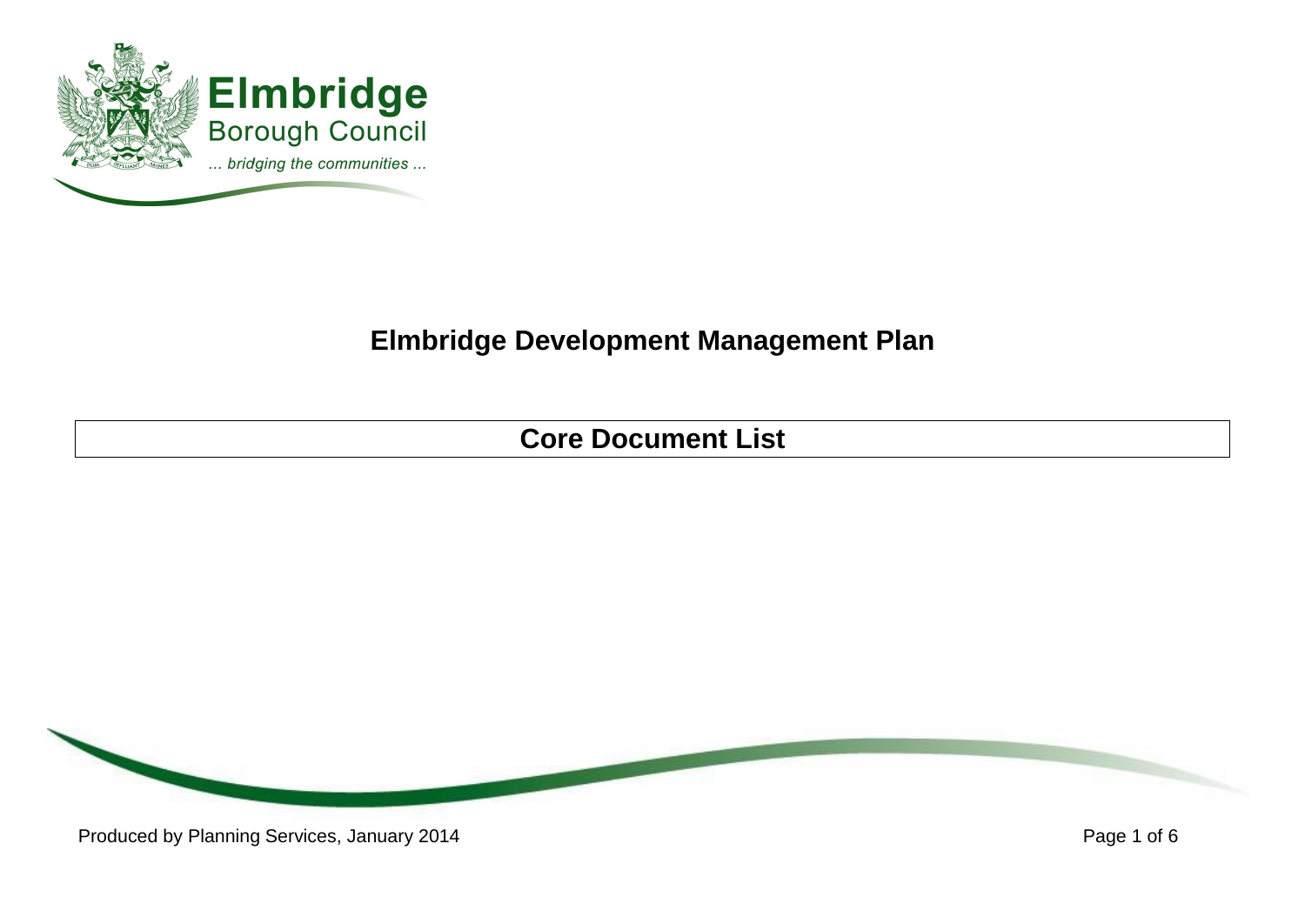All of the following documents are available via the weblinks provided. Hard copies of the Elmbridge, County, Regional and Other documents are included within the enclosed boxes (unless otherwise stated below).

| <b>Document Ref</b> | <b>Document Title</b>                                                                            | <b>Link to document</b>                                                       | Date published    | <b>Published</b><br>by      | <b>Other</b> |  |
|---------------------|--------------------------------------------------------------------------------------------------|-------------------------------------------------------------------------------|-------------------|-----------------------------|--------------|--|
|                     | Development Management Plan - Proposed Submission (February - March 2014)                        |                                                                               |                   |                             |              |  |
| CD/EBC/001          | <b>Elmbridge Development</b><br>Management Plan - Proposed<br>Submission                         | http://consult.elmbridge.gov.uk/consult.ti/DMProposedSub/c<br>onsultationHome | February 2014     | Planning<br><b>Services</b> |              |  |
| CD/EBC/002          | <b>Sustainability Appraisal</b><br>Report and Non-technical<br>Summary                           | http://consult.elmbridge.gov.uk/consult.ti/DMProposedSub/c<br>onsultationHome | February 2014     | Planning<br>Services        |              |  |
| CD/EBC/003          | <b>Statement of Consultation</b>                                                                 | http://consult.elmbridge.gov.uk/consult.ti/DMProposedSub/c<br>onsultationHome | February 2014     | Planning<br><b>Services</b> |              |  |
| CD/EBC/004          | <b>Habitats Regulations</b><br>Assessment - Screening<br>Report                                  | http://consult.elmbridge.gov.uk/consult.ti/DMProposedSub/c<br>onsultationHome | <b>April 2013</b> | Planning<br><b>Services</b> |              |  |
| CD/EBC/005          | <b>Statement of Community</b><br>Involvement                                                     | http://www.elmbridge.gov.uk/planning/policy/comminvolv.htm                    | February 2013     | Planning<br>Services        |              |  |
| CD/EBC/006          | Statement of the<br><b>Representations Procedure</b><br>(incorporating the Statement<br>of Fact) | http://consult.elmbridge.gov.uk/consult.ti/DMProposedSub/c<br>onsultationHome | February 2014     | Planning<br><b>Services</b> |              |  |
| CD/EBC/007          | Statement of Conformity with<br><b>NPPF</b>                                                      | http://consult.elmbridge.gov.uk/consult.ti/DMProposedSub/c<br>onsultationHome | February 2014     | Planning<br><b>Services</b> |              |  |

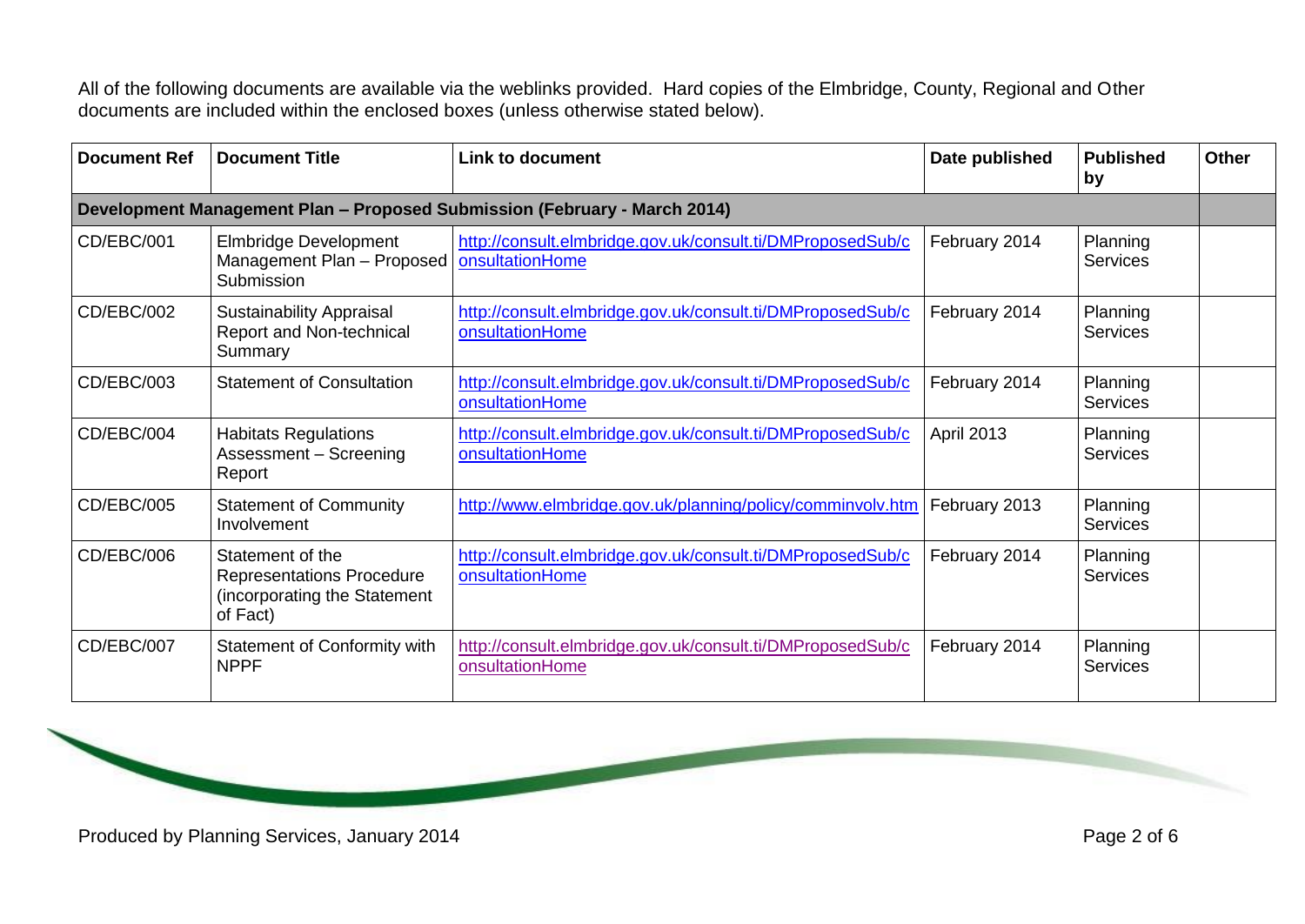| <b>Document Ref</b> | <b>Document Title</b>                                            | <b>Link to document</b>                                                        | Date published                         | <b>Published</b><br>by      | Other |
|---------------------|------------------------------------------------------------------|--------------------------------------------------------------------------------|----------------------------------------|-----------------------------|-------|
| CD/EBC/008          | Self Assessment Toolkit-<br>Legal                                | http://consult.elmbridge.gov.uk/consult.ti/DMProposedSub/c<br>onsultationHome  | May 2014 (for<br>formal<br>submission) | Planning<br><b>Services</b> | N/A   |
| CD/EBC/009          | Self Assessment Toolkit-<br>Soundness                            | http://consult.elmbridge.gov.uk/consult.ti/DMProposedSub/c<br>onsultationHome  | May 2014 (for<br>formal<br>submission) | Planning<br><b>Services</b> | N/A   |
| CD/EBC/010          | Statement of Conformity with<br><b>NPPF</b>                      | http://consult.elmbridge.gov.uk/consult.ti/DMProposedSub/c<br>onsultationHome  | February 2014                          | Planning<br><b>Services</b> |       |
| CD/EBC/011          | Duty to Cooperate Statement                                      | http://consult.elmbridge.gov.uk/consult.ti/DMProposedSub/c<br>onsultationHome  | February 2014                          | Planning<br><b>Services</b> |       |
| CD/EBC/012          | <b>Equalities Impact Assessment</b>                              | http://consult.elmbridge.gov.uk/consult.ti/DMProposedSub/c<br>onsultationHome  | February 2014                          | Planning<br><b>Services</b> |       |
| CD/EBC/013          | <b>Local Development Scheme</b><br>2011/14                       | http://www.elmbridge.gov.uk/planning/policy/lds.htm                            |                                        | Planning<br><b>Services</b> |       |
|                     | Development Management Plan - Preferred Options (April/May 2013) |                                                                                |                                        |                             |       |
| CD/EBC/030          | Draft Development<br>Management Plan                             | http://consult.elmbridge.gov.uk/consult.ti/DMP2013/consultat<br><b>ionHome</b> | April 2013                             | Planning<br><b>Services</b> |       |
| CD/EBC/031          | <b>Equality Impact Assessment</b>                                | http://consult.elmbridge.gov.uk/consult.ti/DMP2013/consultat<br><b>ionHome</b> | April 2013                             | Planning<br><b>Services</b> |       |
| CD/EBC/032          | <b>Habitat Regulations</b><br>Assessment                         | http://consult.elmbridge.gov.uk/consult.ti/DMP2013/consultat<br><b>ionHome</b> | April 2013                             | Planning<br><b>Services</b> |       |
| CD/EBC/033          | <b>Sustainability Appraisal</b><br><b>Scoping Report</b>         | http://consult.elmbridge.gov.uk/consult.ti/DMP2013/consultat<br><b>ionHome</b> | March 2013                             | Planning<br><b>Services</b> |       |

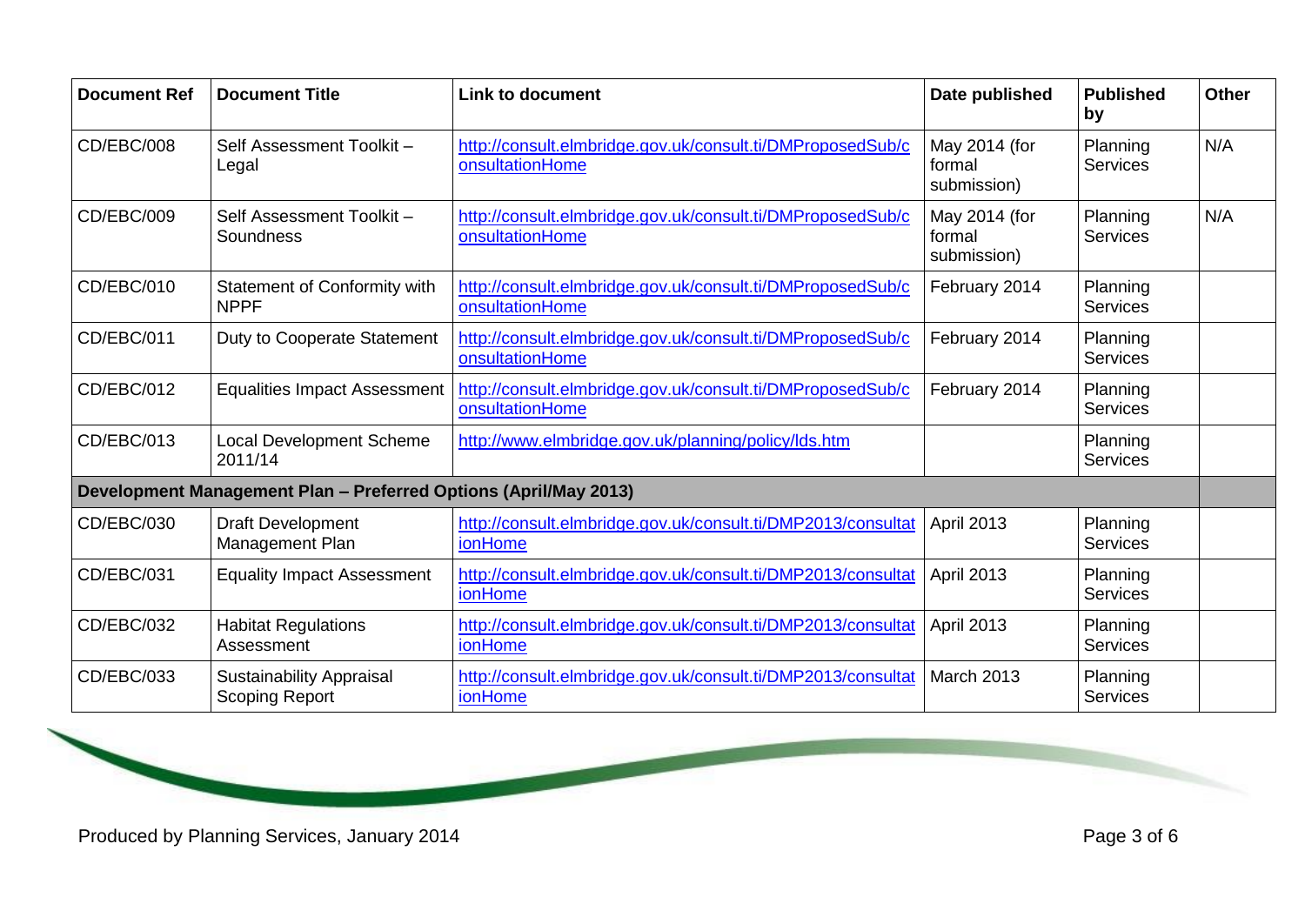| <b>Document Ref</b>                                     | <b>Document Title</b>                                                                      | <b>Link to document</b>                                                      | Date published    | <b>Published</b><br>by      | <b>Other</b> |
|---------------------------------------------------------|--------------------------------------------------------------------------------------------|------------------------------------------------------------------------------|-------------------|-----------------------------|--------------|
| <b>Elmbridge Borough Council - Supporting documents</b> |                                                                                            |                                                                              |                   |                             |              |
| CD/EBC/050                                              | <b>Elmbridge Core Strategy</b>                                                             | http://www.elmbridge.gov.uk/planning/policy/corestrategydpd<br>.htm          | <b>July 2011</b>  | Planning<br><b>Services</b> |              |
| CD/EBC/051                                              | Elmbridge Replacement<br>Borough Local Plan 2000 and<br>list of saved policies             | http://www.elmbridge.gov.uk/planning/policy/localplan.htm                    | August 2000       | Planning<br><b>Services</b> |              |
| CD/EBC/052                                              | <b>Annual Monitoring Reports</b><br>2012/13                                                | http://www.elmbridge.gov.uk/documents/detail.htm?pk_docu<br>ment=24408       | September 2013    | Planning<br><b>Services</b> |              |
| CD/EBC/053                                              | Design and Character SPD                                                                   | http://www.elmbridge.gov.uk/planning/policy/dcspd.htm                        | April 2012        | Planning<br><b>Services</b> |              |
| CD/EBC/054                                              | <b>Developer Contributions SPD</b><br>& Community Infrastructure<br>Levy Charging Schedule | http://www.elmbridge.gov.uk/planning/policy/devcspd.htm                      | April 2012        | Planning<br><b>Services</b> |              |
| CD/EBC/055                                              | <b>Strategic Housing and</b><br><b>Employment Land Availability</b><br>Assessment 2011/12  | http://www.elmbridge.gov.uk/planning/policy/evidencebase.h<br>tm             | September 2012    | Planning<br>Services        |              |
| CD/EBC/056                                              | 2013 Air Quality Progress<br>Report                                                        | http://www.elmbridge.gov.uk/envhealth/pollution/airqualitymo<br>nitoring.htm | May 2013          | Environmental<br>Care       |              |
| CD/EBC/057                                              | Green Space, Sport and<br>Recreation Study 2006                                            | http://www.elmbridge.gov.uk/planning/policy/evidencebase.h<br>tm             | March 2006        | Planning<br><b>Services</b> |              |
| <b>CD/EBC/058</b>                                       | Infrastructure Delivery Plan                                                               | http://www.elmbridge.gov.uk/documents/detail.htm?pk_docu<br>ment=20642       | April 2012        | Planning<br><b>Services</b> |              |
| <b>CD/EBC/059</b>                                       | <b>Employment Land Review</b>                                                              | http://www.elmbridge.gov.uk/planning/policy/evidencebase.h                   | July 2008 & March | Planning                    |              |

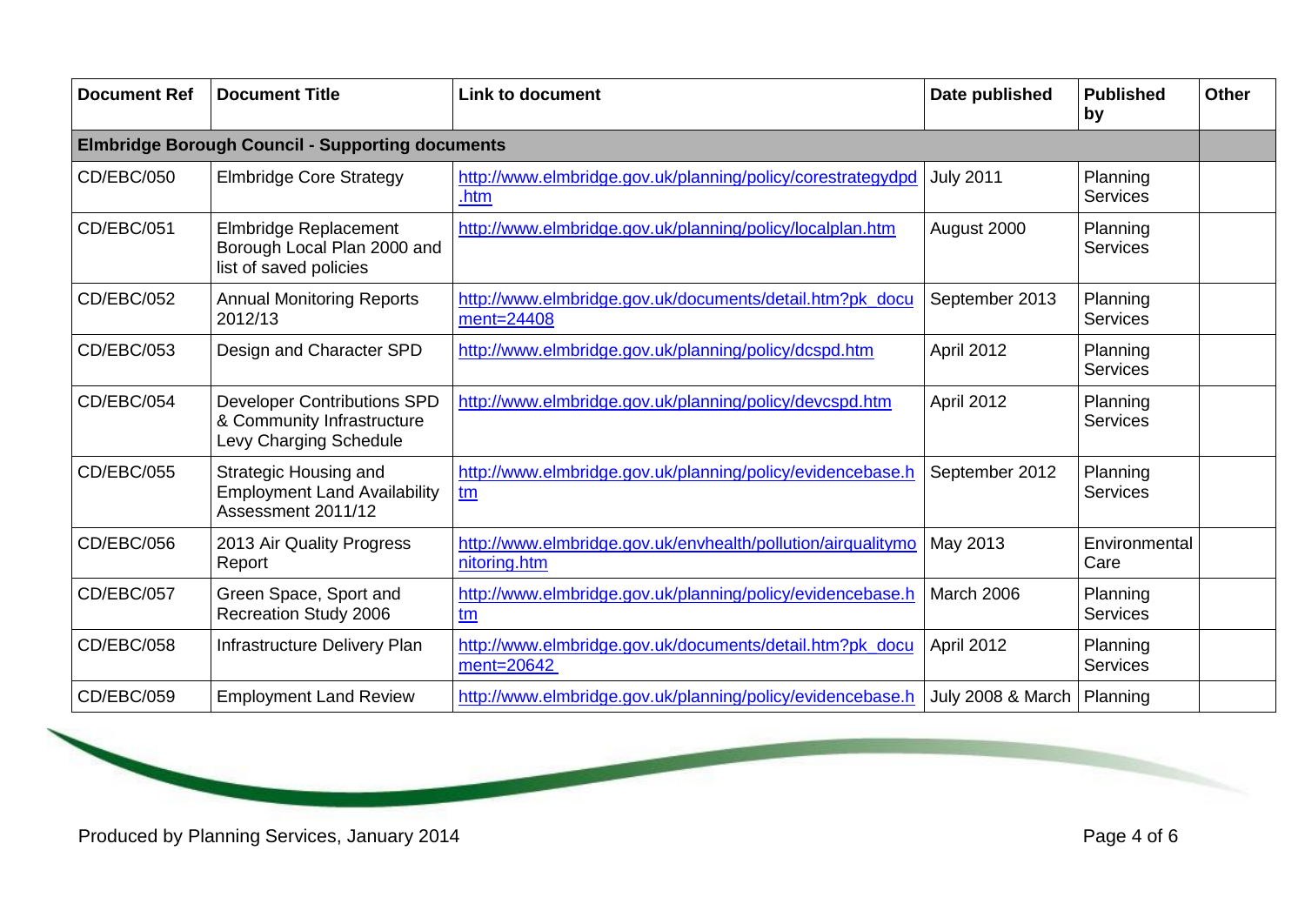| <b>Document Ref</b> | <b>Document Title</b>                                    | <b>Link to document</b>                                                                                                                                            | Date published   | <b>Published</b><br>by                                                                         | <b>Other</b> |  |
|---------------------|----------------------------------------------------------|--------------------------------------------------------------------------------------------------------------------------------------------------------------------|------------------|------------------------------------------------------------------------------------------------|--------------|--|
|                     | and Addendum                                             | tm                                                                                                                                                                 | 2011             | <b>Services</b>                                                                                |              |  |
| CD/EBC/060          | Town and Village Centre<br>Audit                         | http://www.elmbridge.gov.uk/planning/policy/evidencebase.h<br>tm                                                                                                   | <b>July 2012</b> | Planning<br><b>Services</b>                                                                    |              |  |
| CD/EBC/061          | <b>Elmbridge Parking Plan</b>                            | http://www.elmbridge.gov.uk/Elmbridge%20Borough%20Cou<br>ncil/Committees/Elmbridge%20Parking%20Plan%20-<br>%20CBNT%20-%20040712.pdf                                | <b>July 2012</b> | Parking<br><b>Services</b>                                                                     |              |  |
| CD/EBC/061          | Sport and Physical Activity<br>Strategy 2011-2014        | http://www.elmbridge.gov.uk/leisure/sports/sportstrat.htm                                                                                                          | 2011             | Leisure and<br>Cultural<br><b>Services</b>                                                     |              |  |
|                     | <b>Other Documents</b>                                   |                                                                                                                                                                    |                  |                                                                                                |              |  |
| CD/OTH/100          | <b>Thames Landscape Strategy</b>                         | www.thames-landscape-strategy.org.uk                                                                                                                               | 2006             | <b>Thames</b><br>Landscape<br>Strategy<br>Partnership                                          |              |  |
| CD/OTH/101          | <b>National Planning Policy</b><br>Framework             | https://www.gov.uk/government/publications/national-<br>planning-policy-framework--2                                                                               | March 2012       | Communities<br>and Local<br>Government                                                         |              |  |
| CD/OTH/102          | Code of Practice on Mobile<br><b>Network Development</b> | http://www.mobilemastinfo.com/images/stories/2013_C<br>ode of best practice/Code of Best Practice on Mob<br>ile_Network_Development_-_Published_24-07-<br>2013.pdf | <b>July 2013</b> | Arqiva;<br>Englsh<br>Heritage, the<br>Mobile<br>Operators<br>Association;<br>National<br>Parks |              |  |